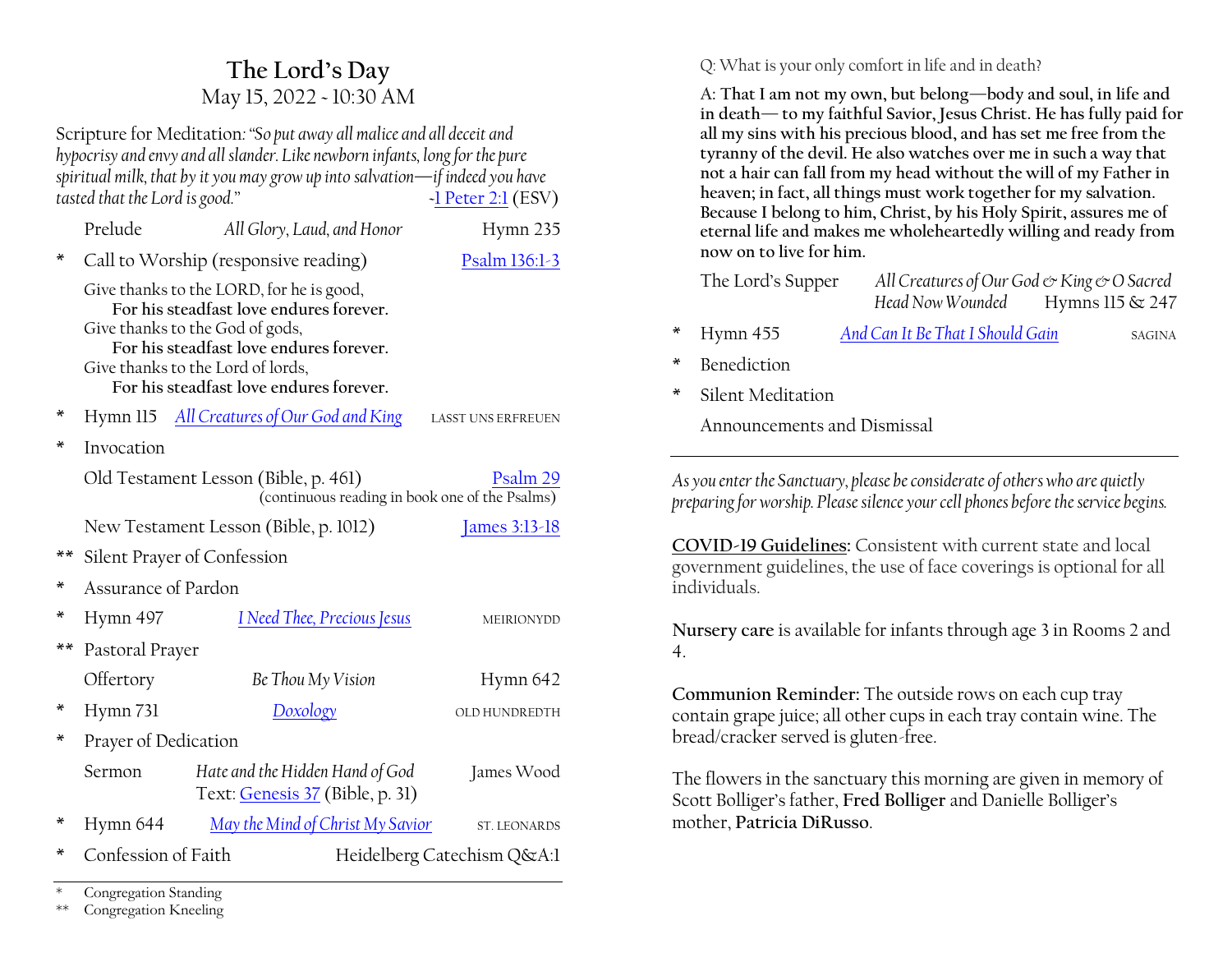# **SERVING IN WORSHIP TODAY**

#### **May 15, 2021**

| Worship Leader: Pastor Will Snyder |                                                   |
|------------------------------------|---------------------------------------------------|
| Greeters:                          |                                                   |
| Deacon in Charge:                  | Scott Bolliger                                    |
| Ushers:                            | Peter Benedict                                    |
| Audio:                             | Sam Edwards                                       |
| Nursery:<br>9:30:                  |                                                   |
|                                    | 10:30 (Worship): Amber Popovitch, Anthony Lazzaro |
| <b>Toddler Time:</b>               |                                                   |
| Coffee Clean-up:                   |                                                   |

**Evening Audio:** *Shepherding Groups~ No Evening Service*

#### **May 22, 2021**

| Worship Leader:      | Elder Sterling Harmon                         |
|----------------------|-----------------------------------------------|
| Greeters:            |                                               |
| Deacon in Charge:    | Scott Bolliger                                |
| Ushers:              | Jeff Edwards                                  |
| Audio:               | Benjamin Bassett                              |
| Nursery:<br>9:30:    |                                               |
|                      | 10:30 (Worship): Terri Christians, Ava Wilson |
| <b>Toddler Time:</b> |                                               |
|                      |                                               |

**Coffee Clean-up:**

**Evening Audio:**

# **This Week at Church**

| Monday    | 7:00 PM  | Women's Bible Study               |
|-----------|----------|-----------------------------------|
| Tuesday   | 7:00 PM  | <b>Session Prayer Meeting</b>     |
| Wednesday | 1:00 PM  | <b>Bible Study</b>                |
|           | 6:30 PM  | Prayer Shawl Meeting              |
|           | 7:00 PM  | Prayer Gathering                  |
| Thursday  | 10:30 AM | Children's Music & Movement Class |
|           | 7:00 PM  | Deacons' Meeting                  |
| Saturday  | 7:00 AM  | Men's Covenant Group              |
|           |          |                                   |

# **ANNOUNCEMENTS**

# **COMING EVENTS**

hamburgers, hot dogs, and drinks. In

#### **WOMEN'S EVENING BIBLE STUDY**

Join us every other Monday evening at **7:00 PM** via Zoom (**Meeting ID**: 846 6283 3643 **Passcode**: 366889)! Our next meeting is on **May 16th,** and we will be finishing our study of the book of Jonah. Please do not be concerned that you are jumping into the middle of the study. We are more than happy to have you come. If you have any questions, email Hannah Sung at hannahmoon93@gmail.com or call/text her at 862-334-3839.

#### **PCC PICNIC**

Our church-wide picnic at **Wickham Park in Manchester** is set for **Saturday, June 11th, from 12-5pm**. We have once again reserved the **Laurel Grove Pavilion** (which we had last year) and will be covering everyone's parking again. All you need to do is sign up to bring a side dish or dessert, since we will also be providing the



addition to volleyball and the walk to the aviary and playground that people enjoy, we will also have opportunities to show our Presbyterian athleticism in Bocce ball, croquet, Ultimate, corn hole, and many other games and activities. While signing up isn't necessary (please join us even if you forget to sign up), it is helpful,